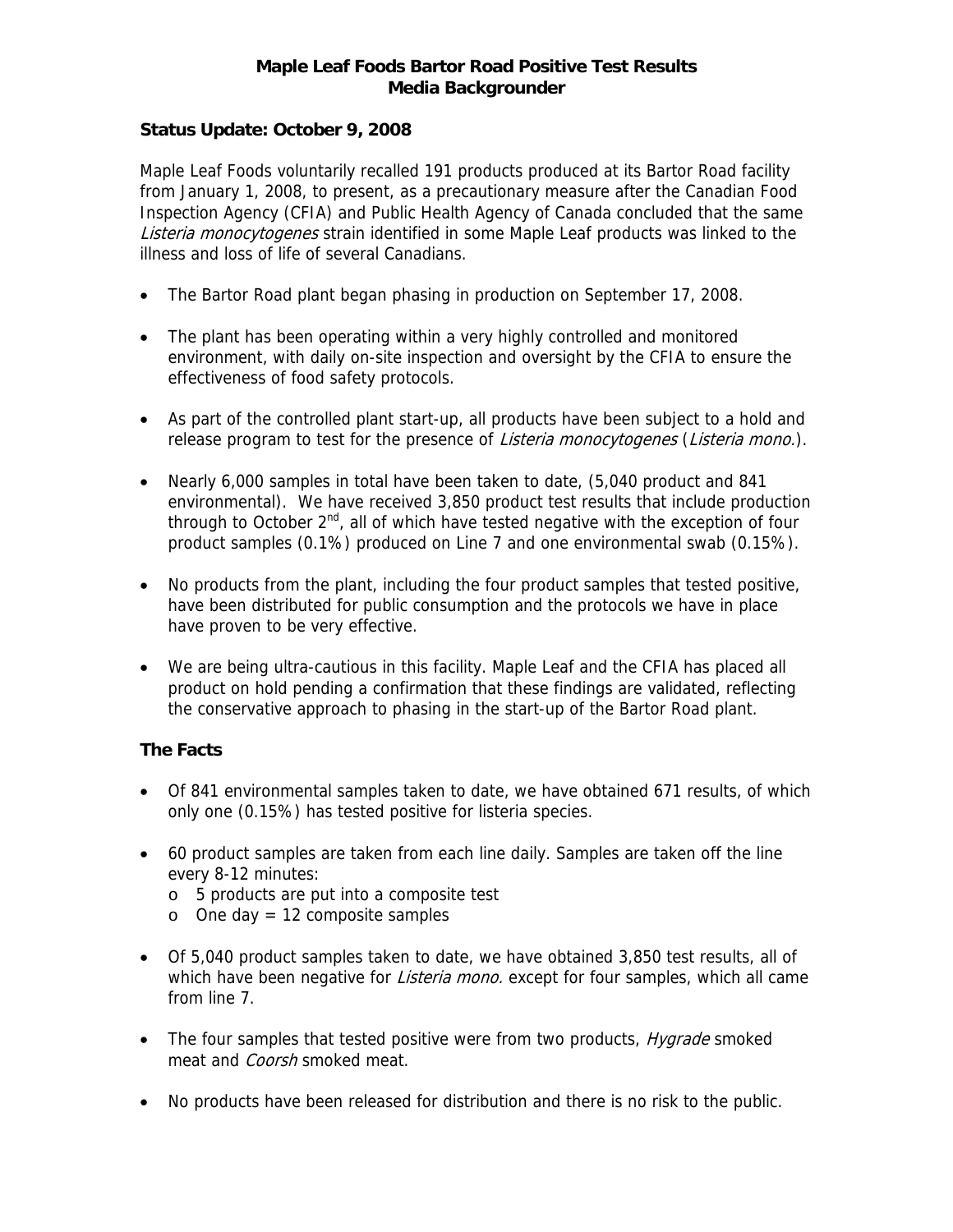## **Background:**

- Listeria is pervasive in the environment and exists in all food plants. While it can be reduced it can never be eliminated. The more you test the greater the probability that you will find listeria.
- As Health Canada states, the incidence of Listeria mono. in RTE foods ranges from 1-10%. Put another way, one in every 200 products will test positive for Listeria mono. To most people, Listeria mono. poses a very low risk.
- The Bartor Road plant is subject to the most rigorous testing and inspection in North America. It has a number of checks in place to ensure we verify on a continuous basis the effectiveness of our food safety protocols.
- The standard protocol for positive tests in a Maple Leaf plant is immediate product quarantine and remediation through sanitization programs.
- The four product samples from Line 7 that tested positive have not been shipped to customers and all remaining production since the plant re-opened is 100% within our control.
- None of our products in the market are affected.
- Our testing protocols are doing what they are intended identifying listeria so that it can be remediated. We are upholding the highest standard of food safety vigilance in Canada.

# **Background information on listeria, Listeria monocytogenes and related health risks**

#### **Source: Food Directorate, Health Canada, Policy on Listeria monocytogenes in Ready-To-Eat (RTE) Foods, July 2004**

- International experts of the World Health Organization (1988) concluded that "the total elimination of *Listeria monocytogenes* (*Listeria mono.*) from all foods is impractical and may be impossible"
- It is estimated that 5% of humans carry *Listeria mono*. in their intestines without ill effects.
- Occasionally this organism causes an infection listeriosis. The highest incident is among newborns, the elderly and immuno-compromised individuals.
- A number of major foodborne outbreaks have been documented in Europe and NA. In Canada there have been relatively few outbreaks.
- Listeria mono. has been found in a wide range of foods, including unpasteurized cheeses, cold cuts, smoked fish, shellfish and vegetables.